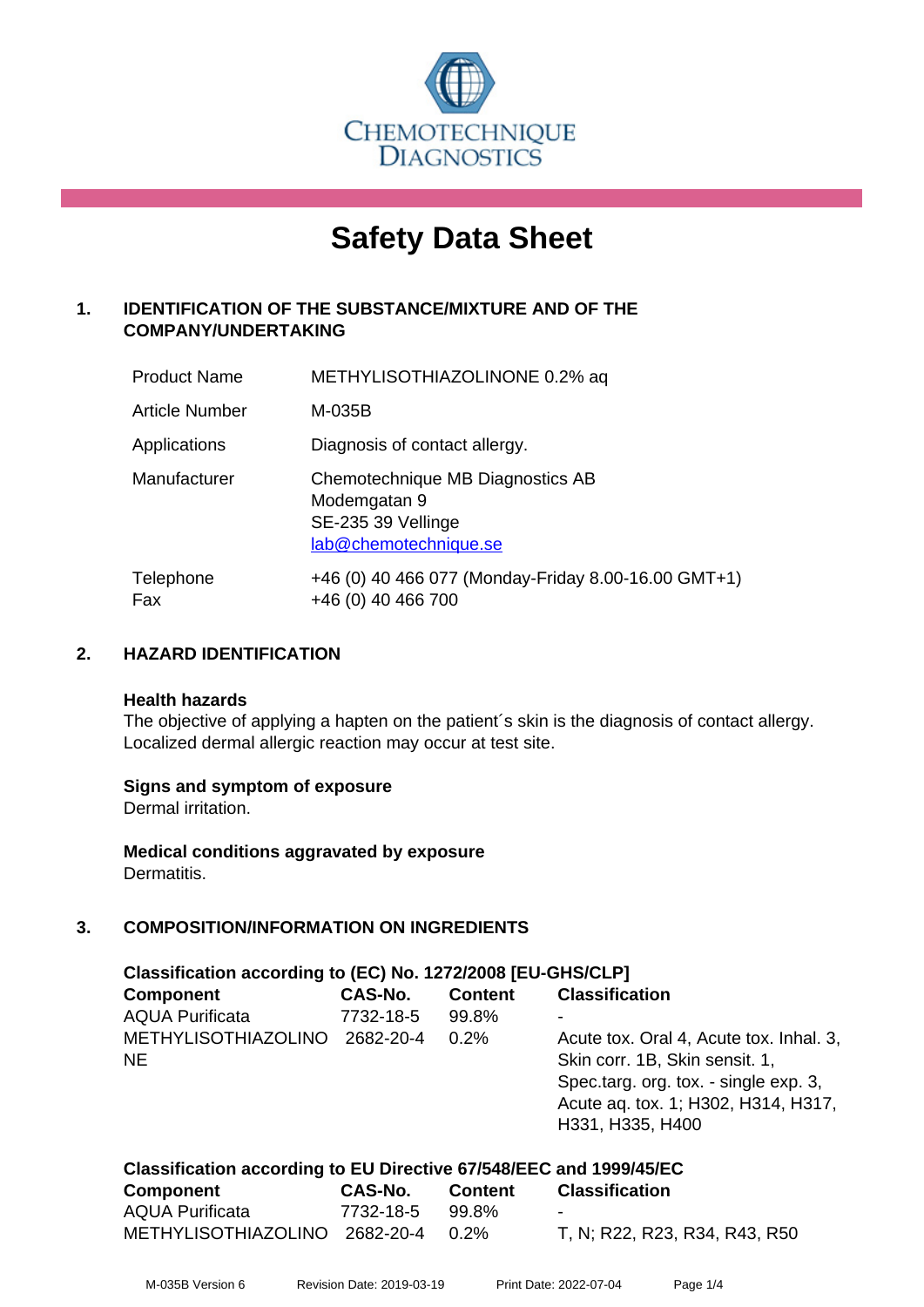#### **4. FIRST AID MEASURES**

**Emergency and first aid procedures** Obtain medical attention.

#### **5. FIRE-FIGHTING MEASURES\***

No data available.

#### **6. ACCIDENTAL RELEASES MEASURES**

**Steps to be taken if material is released or spilled** Contain and place in a closed container.

## **7. HANDLING AND STORAGE**

#### **Precautions to be taken in handling and storage**

Store dark at 5-8°C. Avoid extended exposure to light. Store in a well-sealed container. FOR EXTERNAL USE ONLY.

## **8. EXPOSURE CONTROLS/PERSONAL PROTECTION**

**Respiratory protection** Not required.

**Ventilation** Local exhaust.

**Protective gloves** Disposal gloves.

#### **Eye protection**

Not required with normal use.

#### **Work/Hygienic practices**

Wash hands after each use.

## **9. PHYSICAL AND CHEMICAL PROPERTIES**

| Transparent, Colorless Liquid                    |
|--------------------------------------------------|
| <b>Odourless</b>                                 |
| $100^{\circ}$ C                                  |
| >No data available.                              |
| Product does not self ignite.                    |
| Product does not present as an explosion hazard. |
| 1.0 $q/cm3$                                      |
|                                                  |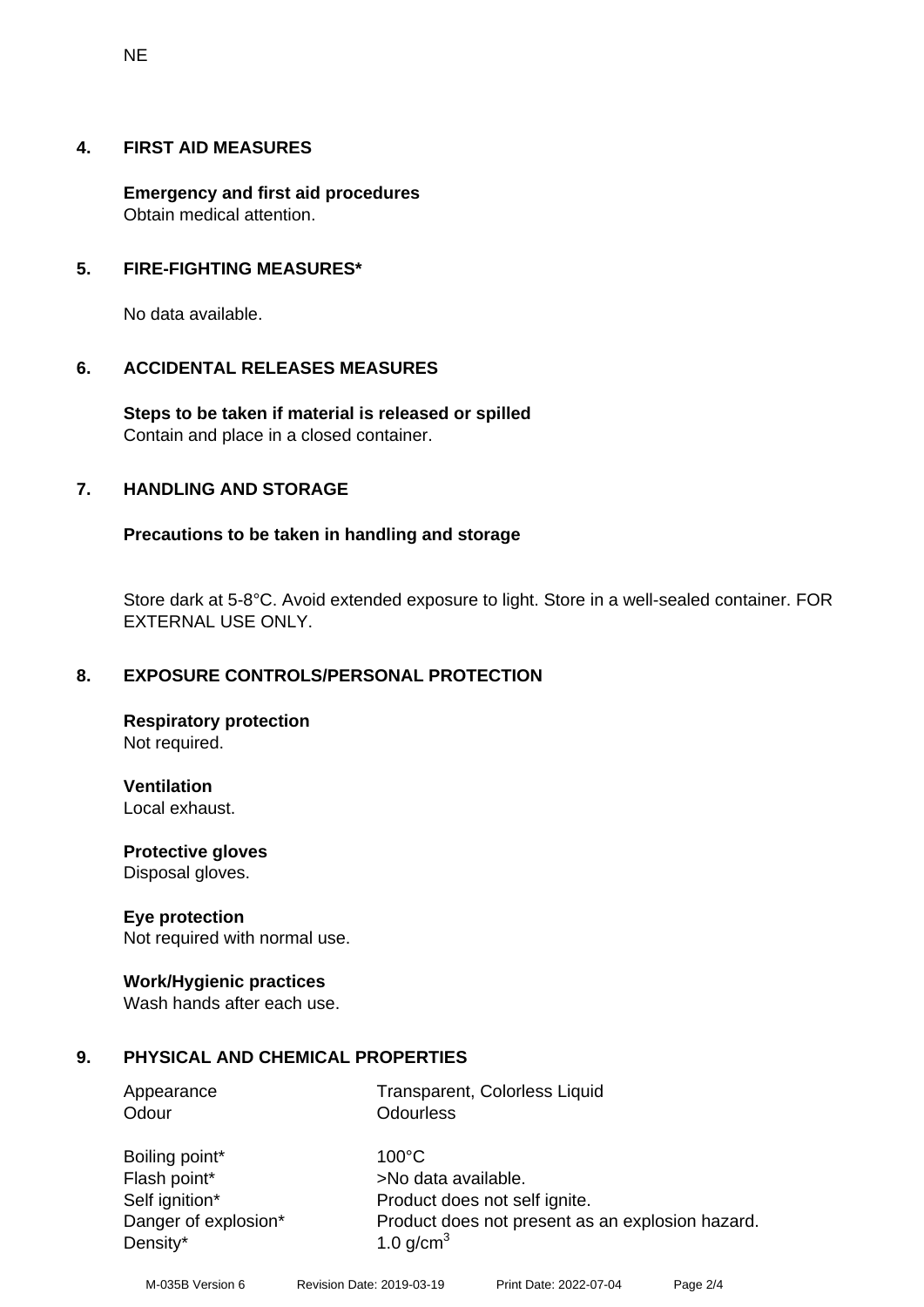\*Data is shown for AQUA Purificata only

# **10. STABILITY AND REACTIVITY**

#### **Incompability**

May react with strong oxidizing agents.

#### **Stability**

Stable at recommended storage conditions.

**Hazardous polymerization**

Will not occur.

## **11. TOXICOLOGICAL INFORMATION**

No data available.

#### **12. ECOLOGICAL INFORMATION**

No data available.

## **13. DISPOSAL CONSIDERATIONS**

## **Waste disposal method**

Comply with federal, state/provincial and local regulation.

## **14. TRANSPORT INFORMATION**

Not dangerous goods.

## **15. REGULATORY INFORMATION**

The classification is according to the latest editions of the EU lists, and extended by company and literature data.

## **16. OTHER INFORMATION**

#### **Text of H-statements and R-phrases mentioned in Section 3**

| Acute tox. Oral 4       | Acute toxicity, Oral (Category 4)                |
|-------------------------|--------------------------------------------------|
| Acute tox. Inhal. 3     | Acute toxicity, Inhalation (Category 3)          |
| Skin corr. 1B           | Skin corrosion (Category 1B)                     |
| Skin sensit. 1          | Skin sensitization (Category 1)                  |
| Spec. targ. org. tox. - | Specific target organ toxicity - single exposure |
| single exp. 3           | (Category 3)                                     |
| Acute aq. tox. 1        | Acute aquatic toxicity (Category 1)              |
| H <sub>302</sub>        | Harmful if swallowed.                            |
| H314                    | Causes severe skin burns and eye damage.         |
| H317                    | May cause an allergic skin reaction.             |
| H331                    | Toxic if inhaled.                                |
| H335                    | May cause respiratory irritation.                |
| H400                    | Very toxic to aquatic life.                      |
|                         |                                                  |